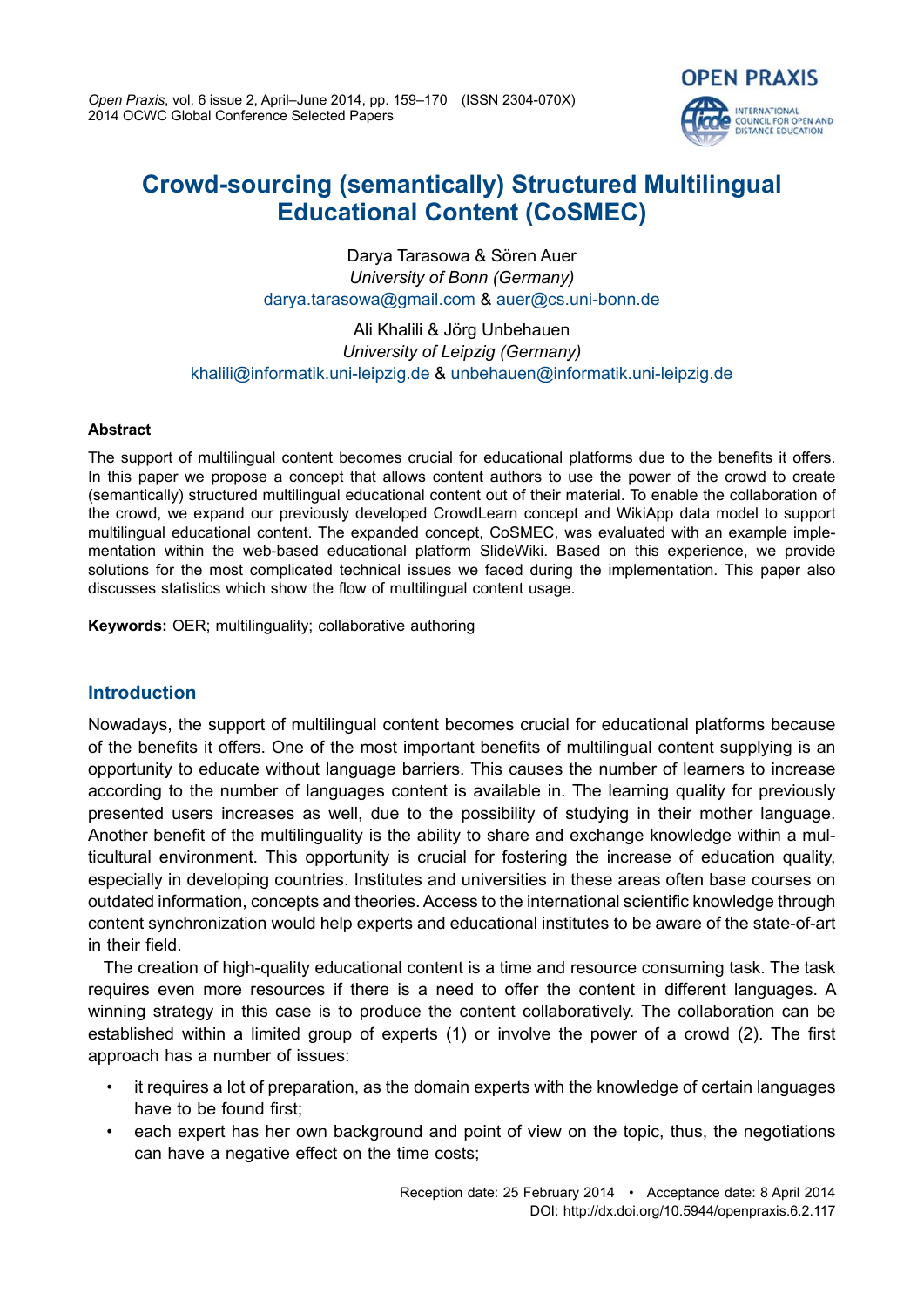### 160 Darya Tarasowa *et al.*

- it results in production of content available in only a limited number of predefined languages;
- the content easily becomes outdated, as a limited number of experts being spread internationally might not be aware of all new findings in the domain;
- the content refinement is time-consuming and can cause de-synchronization of the content.

To overcome these issues, we propose to use the power of a crowd to author the content available in a number of different languages. In this case the list of available languages is not fixed and the number of languages depends on the community size, diversity and activity. An example of the successful application of crowd-sourcing techniques to multilingual content authoring is Wikipedia ([http://wikipedia.org](http://wikipedia.org/)). However, the Wikipedia concept does not suppose an (semi-)automatic synchronization of the content presented in different languages. Although synchronization is sometimes being done manually by contributors, the versions in different languages often stay contradictory to each other.

In order to facilitate content synchronization, we propose the content to be semantically structured. By semantic structuring we mean the splitting of the content into elements in such a way, that each of them fully covers an individual piece of knowledge. To organize the content in this way we propose to use our previously developed CrowdLearn concept (Tarasowa *et al.*, 2013). CrowdLearn enables collaborative authoring of semantically structured educational content. The concept is an application of crowd-sourcing techniques to e-learning content creation, re-purpose and reuse. It includes the WikiApp data model to support the versioning of structured content objects. Furthermore, CrowdLearn supports social networking activities and enables users to proactively interact with each other to acquire knowledge.

In the current paper we expand the CrowdLearn concept to support multilingual educational content. The expansion requires the defining of additional concepts and relations for the WikiApp data model. We named the expanded version of the CrowdLearn concept 'CoSMEC—Crowd-sourcing (semantically) Structured Multilingual Educational Content' to reflect the support of multilinguality. The paper is structured as follows: we first describe our CoSMEC concept. Then, we present an example implementation of the concept and describe our solutions for the most complicated implementation issues. We evaluate the concept and discuss the results in "Evaluation" section. After that we show the connections with the current research in the field. In the end, we summarize and conclude our work.

# **Concept**

The proposed CoSMEC concept combines and expands several existing paradigms. The *paradigm of Open Educational Resources* supposes the creation and sharing of reusable, re-purposable learning objects, annotated by standardized metadata. The *wiki paradigm* allows every user to refine the published content by creating a new version after every edit. The *crowd-sourcing technique* supposes version control of the content and allows branching and merging of the revisions. In order to efficiently apply the paradigms above, the concept requires the content to be highly-structured. CoSMEC enables the support of multilingual content for this complex data model. The overview of the concept is presented in Figure 1.

### *Collaborative authoring of structured educational content*

To enable collaborative authoring of semantically structured educational content, we use our Crowd-Learn concept, as described in detail in Tarasowa *et al.* (2013). The CrowdLearn concept is an application of crowd-sourcing techniques to e-learning content creation, re-purpose and reuse. In this paragraph we give a short overview of the concept.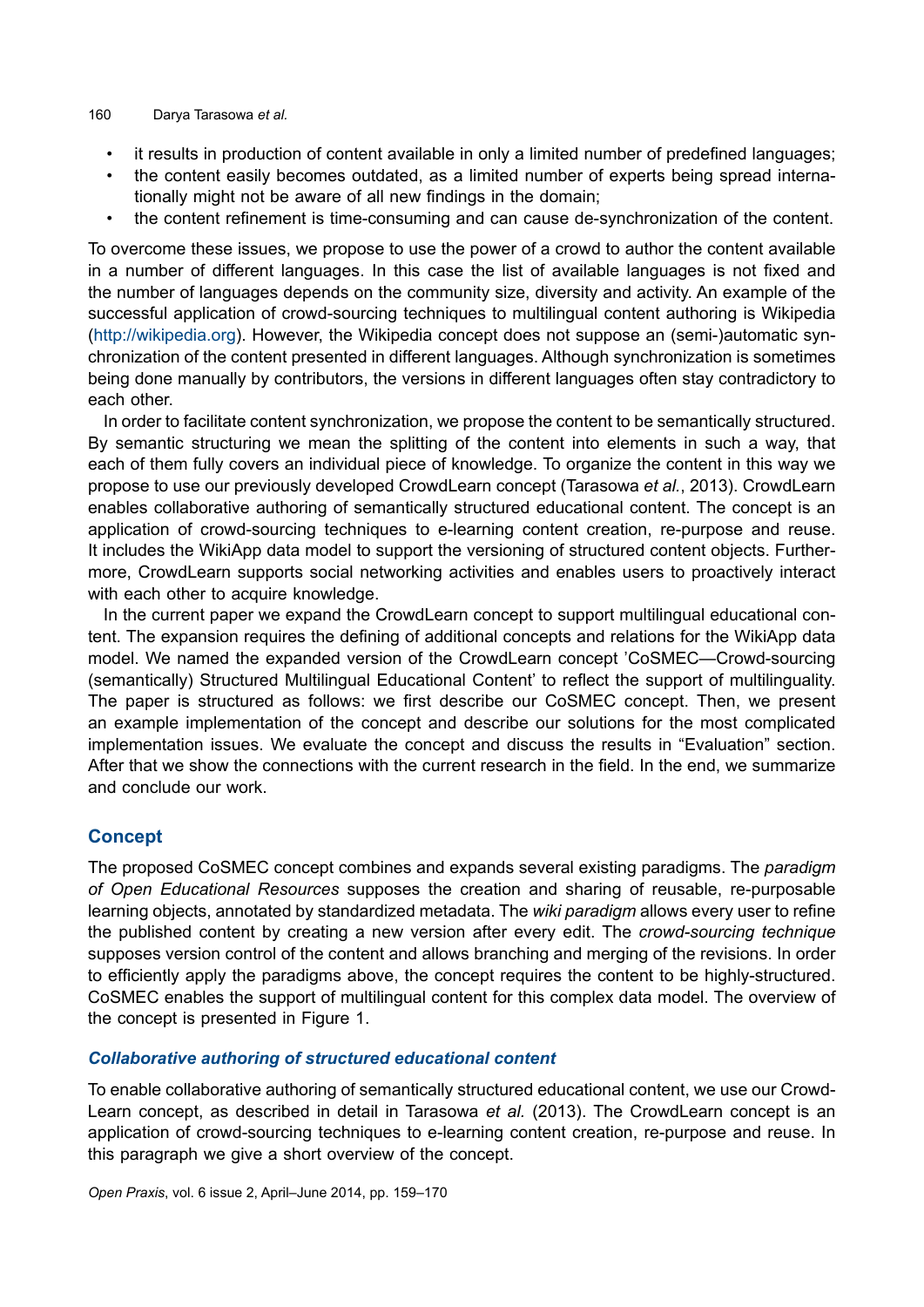Crowd-sourcing (semantically) Structured Multilingual Educational Content (CoSMEC) 161



**Figure 1: Overview of the CoSMEC concept**

As its main innovation, CrowdLearn combines crowd-sourcing techniques with the creation of highly-structured e-learning content. E-learning material, when combined with crowd-sourcing and collaborative social approaches, can help to cultivate innovation by collecting and expressing individual's (contradictory) ideas. In accordance with the CrowdLearn concept, instead of dealing with large learning objects (often whole presentations or tests), we decompose them into fine-grained learning artifacts. Thus, rather than a large presentation, users will be able to edit, discuss and reuse individual slides; instead of a whole text she/he will be able to work on the level of individual questions. This structure efficiently facilitates the reuse and re-purpose of the learning objects.

The concept of decomposition meets the requirements of modern e-learning content standards. This allows the CrowdLearn concept to produce standard adhering content. In particular, the concept adopts the SCORM standard (ADL, 2011a) and practical recommendations (ADL, 2011b) and expands the standard for the collaborative model.

To enable versioning of the content, the CrowdLearn concept proposes the WikiApp data model. The WikiApp is a refinement of the traditional entity-relationship data model. It adds some additional formalisms in order to make *user*s as well as *ownership*, *part-of* and *based-on* relationships first-class citizens of the data model. A set of content objects connected by part-of relations can be arranged and manipulated in exactly the same manner as an individual non-structured object. The model natively supports versioning and structuring of the content objects.

Supporting social networking activities in CrowdLearn enables students to proactively interact with each other to acquire knowledge. Besides increasing the learning process quality, social activities improve the quality of the created learning material. Even when answering a quiz, users can contribute by analyzing the quality of the questions and making suggestions of how to improve them. Thus, knowledge is being created not only explicitly by contributors, but also implicitly through discussions and answering the questions of assessment tests; in other words through native learning activities. Furthermore, social activities enable social network analysis of users (both teachers and learners) and learning objects (Linta *et al.*, 2011). We illustrate the WikiApp data model in Figure 2.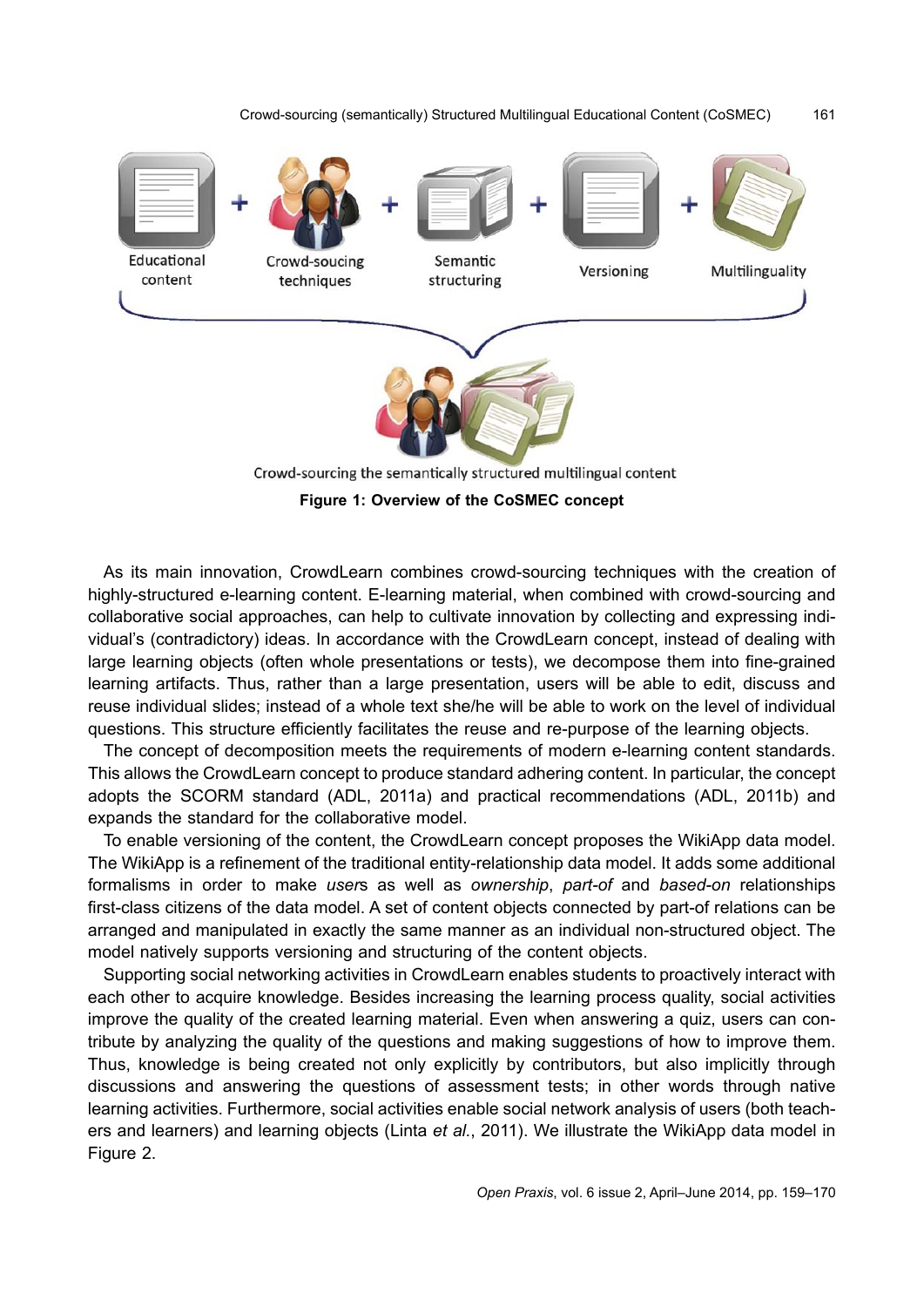

**Figure 2: Conceptual view of the WikiApp data model**

### *Managing multilingual educational content*

In order to enable the support of multilingual content, CoSMEC allows the content versions to be presented in different languages by adding the *translatedInto* and its inverse *translatedFrom* relations to the WikiApp data model. CoSMEC does not deal with the objects being originally created in different languages. Instead, our concept requires the presence of the source content object, as well as its translations. Enforcing this requirement allows us to:

- distinguish between users' authoring and translating contributions to the content,
- present the list of original content authors in all translations,
- propagate changes in order to synchronize the content of translations with the source.

The CoSMEC concept introduces the paradigm of co-evolution of multilingual content, that means the ability to update a translation to the current state of the source object and vice versa. However, the requirement above only allows users to update the content of a translation according to an original version, but not contrariwise. To overcome this limitation, we enable the translation of an object back to the original language, thus creating a revision of the source object. This backtranslation requires a mechanism of merging the revisions, as we do not want to overwrite the original content with a repeatedly-translated one. Thus, in order to function efficiently, the mechanism of co-evolution requires three operations to be defined:

- 1. initial translation (see Figure 3, box 1);
- 2. synchronization of the translation with the source (see Figure 3, box 2);
- 3. merging the revisions (see Figure 3, box 3)

Details of the mechanism implementation are presented in the next section.

# **Implementation**

We implement and evaluate the CoSMEC concept with SlideWiki [\(http://slidewiki.org\)](http://slidewiki.org/)—a web-based crowd-learning platform.

*Open Praxis*, vol. 6 issue 2, April–June 2014, pp. 159–170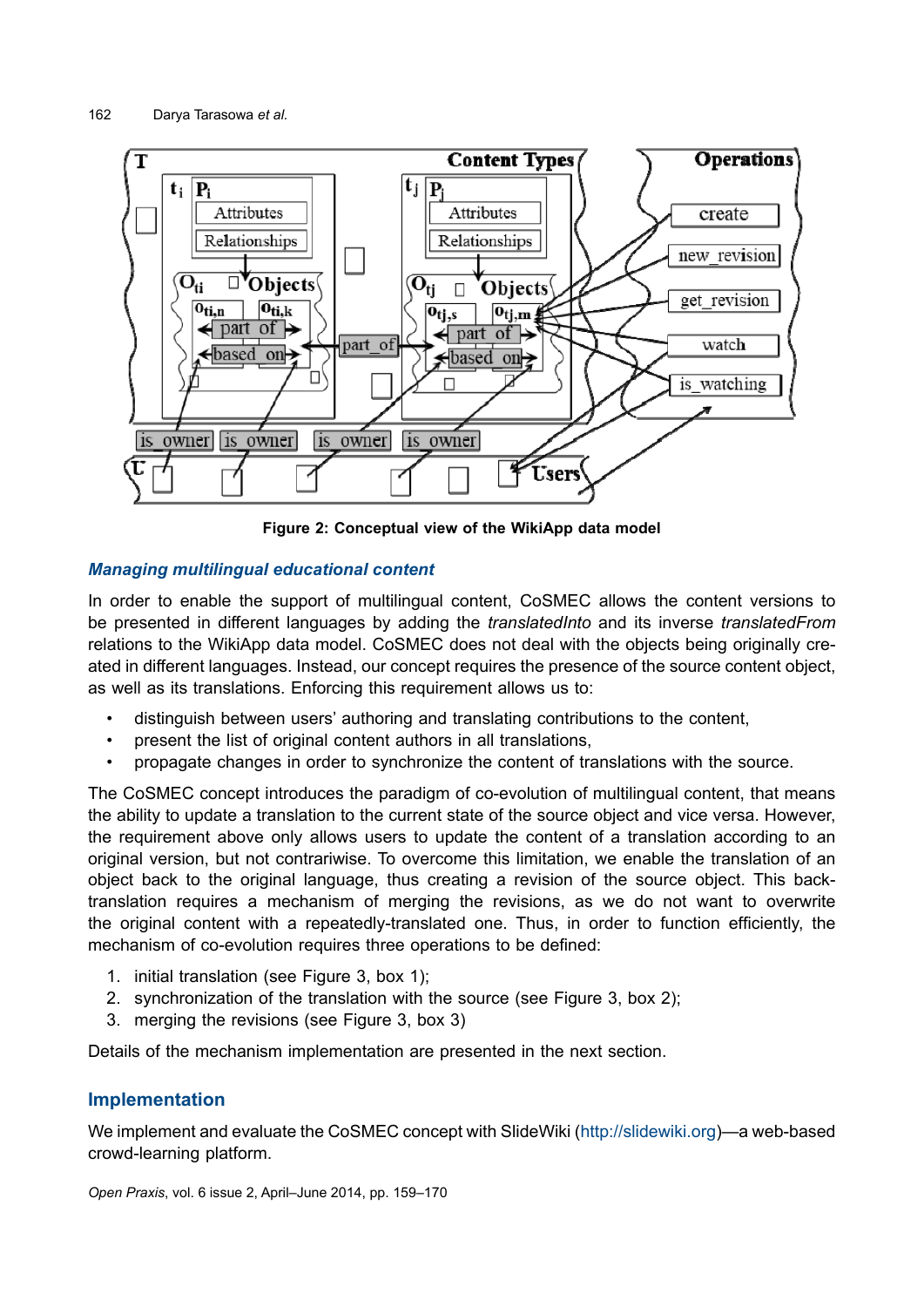

**Figure 3: CoSMEC mechanism of the multilingual content co-evolution: 1- initial translation, 2- partial translation to synchronize the content of translation with the source, 3- merging the revisions to avoid the repeatedly translated content**

### *SlideWiki*

SlideWiki deals with two types of (semi-)structured learning objects: slide presentations and assessment tests. The content is organized according to the CrowdLearn concept. Thus, SlideWiki uses two implementations of the WikiApp data model. The first implementation is used for managing slides and presentations. It includes individual slides (consisting mainly of HTML snippets, SVG images and meta-data), decks (being ordered sequences of slides and sub-decks), themes (which are associated as default styles with decks and users) and media assets (which are used within slides). The second implementation was developed for managing questions and assessment tests. It includes questions for the slide material (the question is assigned to all slide revisions), tests (which could be organized manually by user or created automatically in accordance with the deck content), and answers (which are part of the questions).

We implicitly connected these two WikiApp instances by adding two relations. Firstly, we assigned questions to slides. Thus, during the learning process users are able to answer the tests and have a look at the assigned slide if necessary. The important issue here is that we assign a question not to an individual slide revision, but to the slide itself. This decision gives an opportunity to create a new slide revision, that already has a list of questions, collected from other revisions. Secondly, we assigned assessment tests to concrete deck revisions. Thus the automatically created test saves the structure of the corresponding deck revision. This allows us to use module-based assessment to score the test results.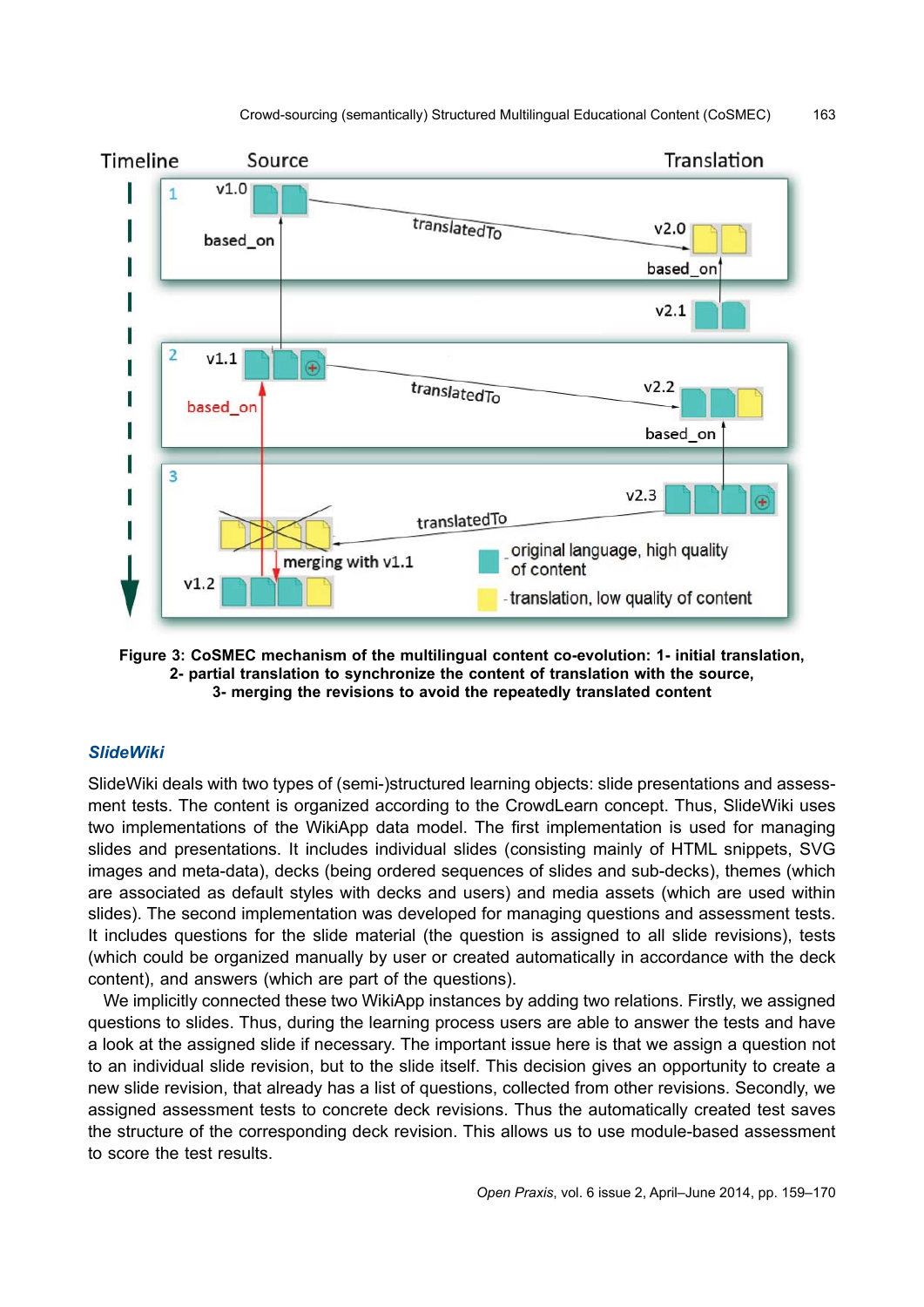| <b>Semantic Data Web lecture series</b>                                                                                                                                                                                   |  |             |                       |                              |                   |                                            | Language: English♥                                                                 | 1                       |
|---------------------------------------------------------------------------------------------------------------------------------------------------------------------------------------------------------------------------|--|-------------|-----------------------|------------------------------|-------------------|--------------------------------------------|------------------------------------------------------------------------------------|-------------------------|
| Theme (Edit)<br>Transition<br><b>IAIS</b><br>Fade                                                                                                                                                                         |  |             | View                  | Edit                         | <b>Discussion</b> | Quest                                      | Thai<br>French<br>Arabic                                                           | X                       |
|                                                                                                                                                                                                                           |  | Afrikaans   | Cebuano               | Filipino                     | Hindi             | Khmer                                      | Persian                                                                            |                         |
| [Collapse all] [Expand all] [S]<br>Semantic Data Web lecture seri<br>Untitled<br>Introduction<br><b>RDF Data Model</b><br>Untitled<br>Motivation<br>Goals<br>Prerequisites<br><b>RDF Overview</b><br><b>URIs and IRIS</b> |  | Albanian    | Chinese (Simplified)  | Finnish                      | Hmong             | Korean                                     | Greek<br>German<br>Hindi<br>Italian<br>Spanish<br>Portuguese<br>Russian<br>English |                         |
|                                                                                                                                                                                                                           |  | Arabic      | Chinese (Traditional) | French                       | Hungarian         | Lao                                        |                                                                                    |                         |
|                                                                                                                                                                                                                           |  | Azerbaijani | Croatian              | Galician                     | Icelandic         | Latin                                      |                                                                                    |                         |
|                                                                                                                                                                                                                           |  | Basque      | Czech                 | Georgian                     | Indonesian        | Latvian                                    |                                                                                    |                         |
|                                                                                                                                                                                                                           |  | Belarusian  | Danish                | German                       | Irish             | Lithuanian                                 |                                                                                    |                         |
|                                                                                                                                                                                                                           |  | Bengali     | Dutch                 | Greek                        | Italian           | Macedoni                                   |                                                                                    |                         |
|                                                                                                                                                                                                                           |  | Bosnian     | English               | Gujarati                     | Japanese          | Malay                                      |                                                                                    |                         |
|                                                                                                                                                                                                                           |  | Bulgarian   | Esperanto             | Haitian Creole               | Javanese          | Maltese                                    |                                                                                    | $\overline{\mathbf{2}}$ |
| Literals<br>n-ary Relations                                                                                                                                                                                               |  | Catalan     | Estonian              | Hebrew                       | Kannada           | Marathi                                    | R.<br><b>Translate</b>                                                             |                         |
| <b>Blank nodes</b><br>B-                                                                                                                                                                                                  |  |             |                       | <b>INTA</b><br>$\sim$ $\sim$ | A A B             | $\overline{\phantom{a}}$<br>$\overline{1}$ | $d$ r role an $4k$                                                                 |                         |

**Figure 4: Interface of translations management: 1- language of selected object; 2- a drop-down list with links to languages available for the selected object; 3- button for translation; 4- dynamically updated list of the languages supported by Google Translate service**

The basic functionality of SlideWiki is described in details in Tarasowa *et al.* (2013). In the current paper we focus on recently implemented support of multilinguality.

### *Co-evolution of the SlideWiki content*

As was already discussed, the implementation of co-evolution of source object content and its translations supposes the implementation of three operations: initial translation, synchronization and merging of the revisions. In this subsection we describe an example implementation of these operations in SlideWiki.

*Translation.* Our architecture allowed us to implement a translation operation backed by the Google Translate service (http://translate.google.com). After translation into one of 71 currently supported languages, the presentation can be edited, re-structured and reused independently from its source. The implemented interface of the translation management is presented in Figure 4.

*Synchronization.* To enable synchronization of original and translated versions, every further revision of translated objects inherits the link to the source revision (see v2.1, Figure 5). The changes in the original version of the object cause the creation of new revision v1.1. Additionally, users are notified of translations that have become out of sync with the source (exclamation marks in v2.0 and v2.1, Figure 5.

In SlideWiki implementation of the synchronization is slightly different for slides and decks. We decided not to implement manual synchronization of decks, as we considered the process to be too complicated for users. Users can only trigger an automatic synchronization. However, our data model allows us to get all existing translations for all existing slide revisions. Then, during an automatic deck synchronization we do not repeatedly translate the slides which have already been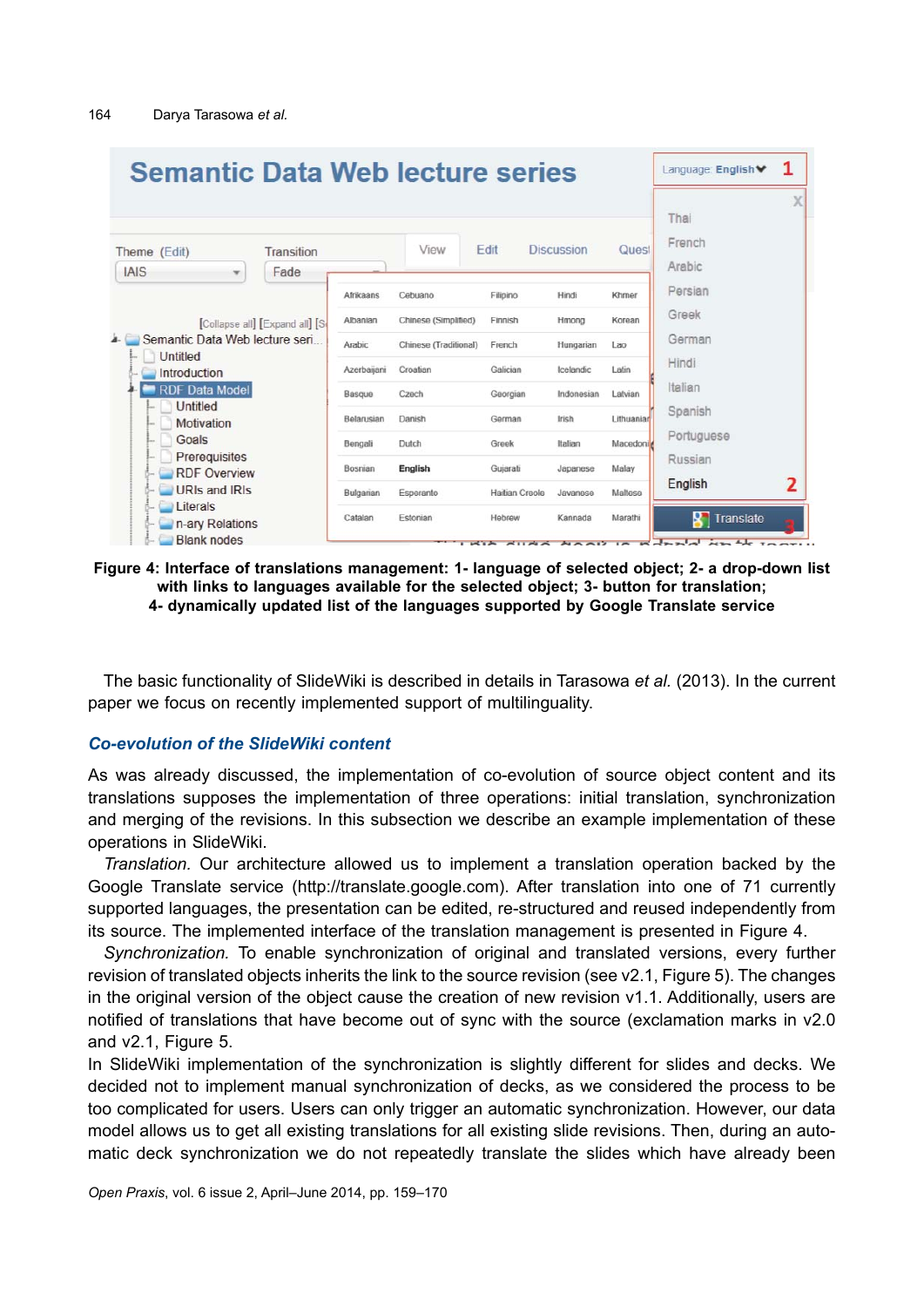Crowd-sourcing (semantically) Structured Multilingual Educational Content (CoSMEC) 165



**Figure 5: Two scenarios of content synchronization between translation and source: 1- automatic; 2- manual synchronization**

translated to the target language before. Instead, we include in the translation the latest revision of the slide in the target language. Thus, the synchronization of decks only adds the slides and subdecks that were not included in the source deck at the moment of previous translation.

For the slides both automatic and manual synchronization are enabled. The users are able to compare v1.0 and v1.1 and decide, either they want to redo the translation (scenario 1 at Figure 5) or they want to update the content manually (scenario 2).

*Merging the revisions.* SlideWiki implements the revision control in accordance with the WikiApp data model. However, we defined rules and restrictions to increase the performance. We wanted to avoid an uncontrolled proliferation of deck revisions. However, this would happen due to the fact that every change in a slide would also trigger the creation of a new deck revision for all the decks that slide is a part of. In addition, when creating a new deck revision, we always need to recursively spread the change into the parent decks and create new revisions for them if necessary. To deal with this issue, we introduced the content owner and member of editor group roles. If the changes are made by a user belonging to one of these two roles, the creation of a new deck revision is not triggered (the new slide revision however is created).

As we allow the owner of a deck revision to change it without the creation of a new revision, it was an important issue whether we should allow the multiple translation of the same revision into the same language or not. We decided to allow it, however, this led to the situation that we would get several identical presentations with content of bad quality, since it was translated automatically and not edited manually. However, we could not disable the multiple translations, because in that case it would be impossible for example to get translations of new slides if they were added by the owner. Thus, merging the revisions became the crucial operation, not only for merging back-translation with the source, but also for merging multiple translations in the same language. Figure 6 illustrates the interface for comparing and merging deck revisions.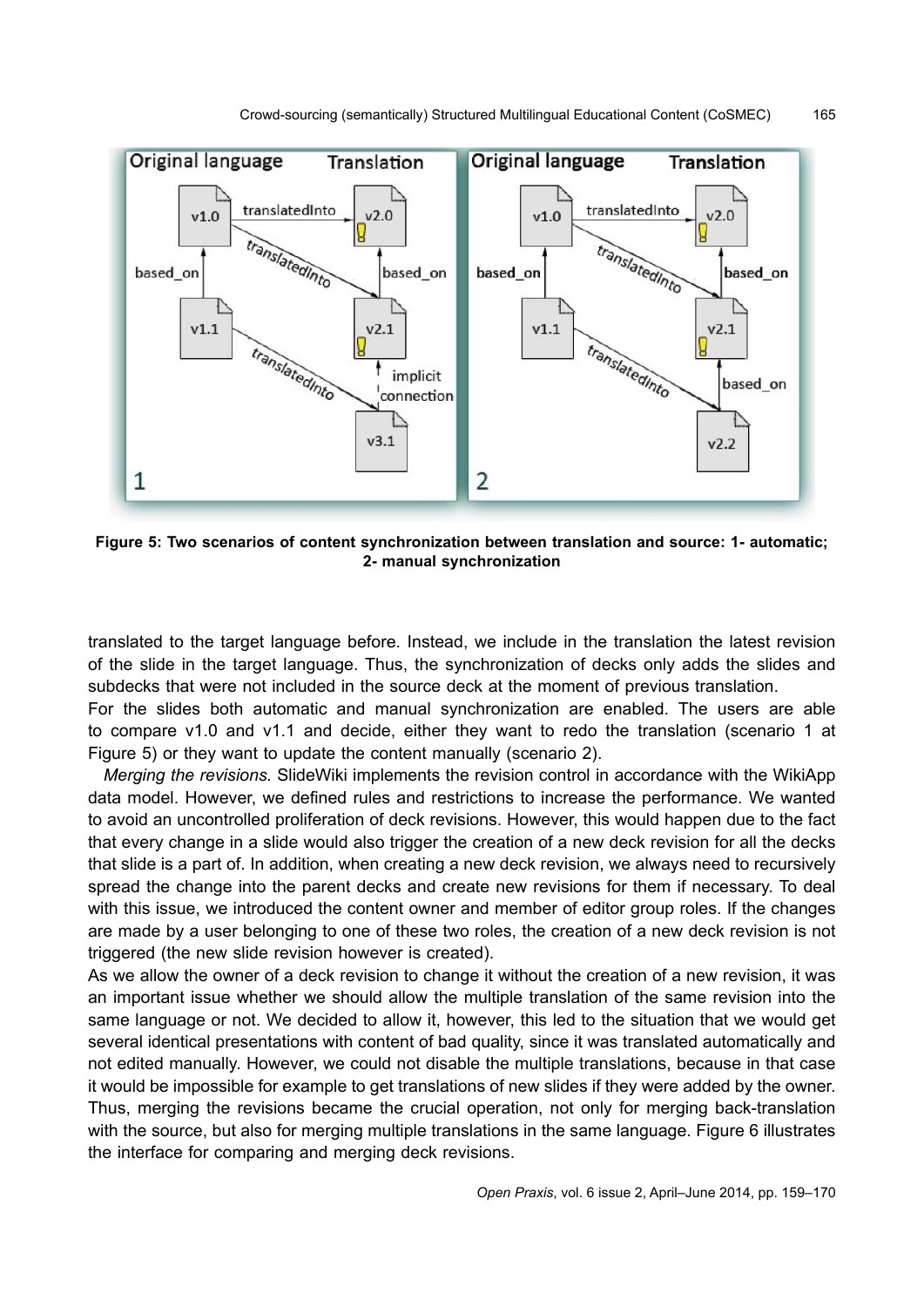#### 166 Darya Tarasowa *et al.*

| New item or revision added                                                                     | Item deleted                   | Position of the item changed!                                                                                                                                      |
|------------------------------------------------------------------------------------------------|--------------------------------|--------------------------------------------------------------------------------------------------------------------------------------------------------------------|
| <b>Old Deck:</b><br>RDF Data Model<br>Motivation<br>Goals<br>Prerequisites<br>Lists<br>Summary |                                | <b>New Deck:</b><br><b>A</b> RDF Data Model<br>Motivation<br>Goals<br>Prerequisites<br><b>Lists</b><br>Summary<br><b>Exercises Model Answer</b><br>new slide<br>-- |
| <b>Compare Decks</b>                                                                           | <b>Compare Selected Slides</b> | <b>Merge Decks</b>                                                                                                                                                 |

**Figure 6: Interface for comparing and merging deck revisions**

### **Evaluation**

To evaluate our work, we collected statistics on the usage of the translation tool as well as statistics on the multilingual content it produced.

Figure 7 presents the distribution between original and translated versions in relation to the total number of content objects. As the WikiApp data model does not enable deletion or update of the content, the graphs can be viewed as time trends. The blue line shows an example moment in time, when the SlideWiki database consisted of 16321 slides overall. The graphic shows that 78% of the slides at the moment were in their original language, 22% were translations and 5% of the total number of slides were revised after translation. At the same moment, about 35% of the decks were translations. Thus, the percentage of translated decks increases faster than that of translated slides. This means that the presentations consisting of less than average number of slides are being translated more often. This can be due to the fact that users want to try the feature before using it on large decks. However, the assumption needs further investigation.

According to the statistics, the percentage of content created by translation has a strongly increasing trend. We predict that percentage of translations will soon prevail over the percentage of source objects. From one perspective, the prevalence means decreasing the production costs and a large diversity of languages available. However, from another perspective, it causes the reduction of



**Figure 7: Percentage distribution between original and translated versions vs. total number of content objects for slides and decks. Blue line shows an example time moment, discussed in the paragraph above**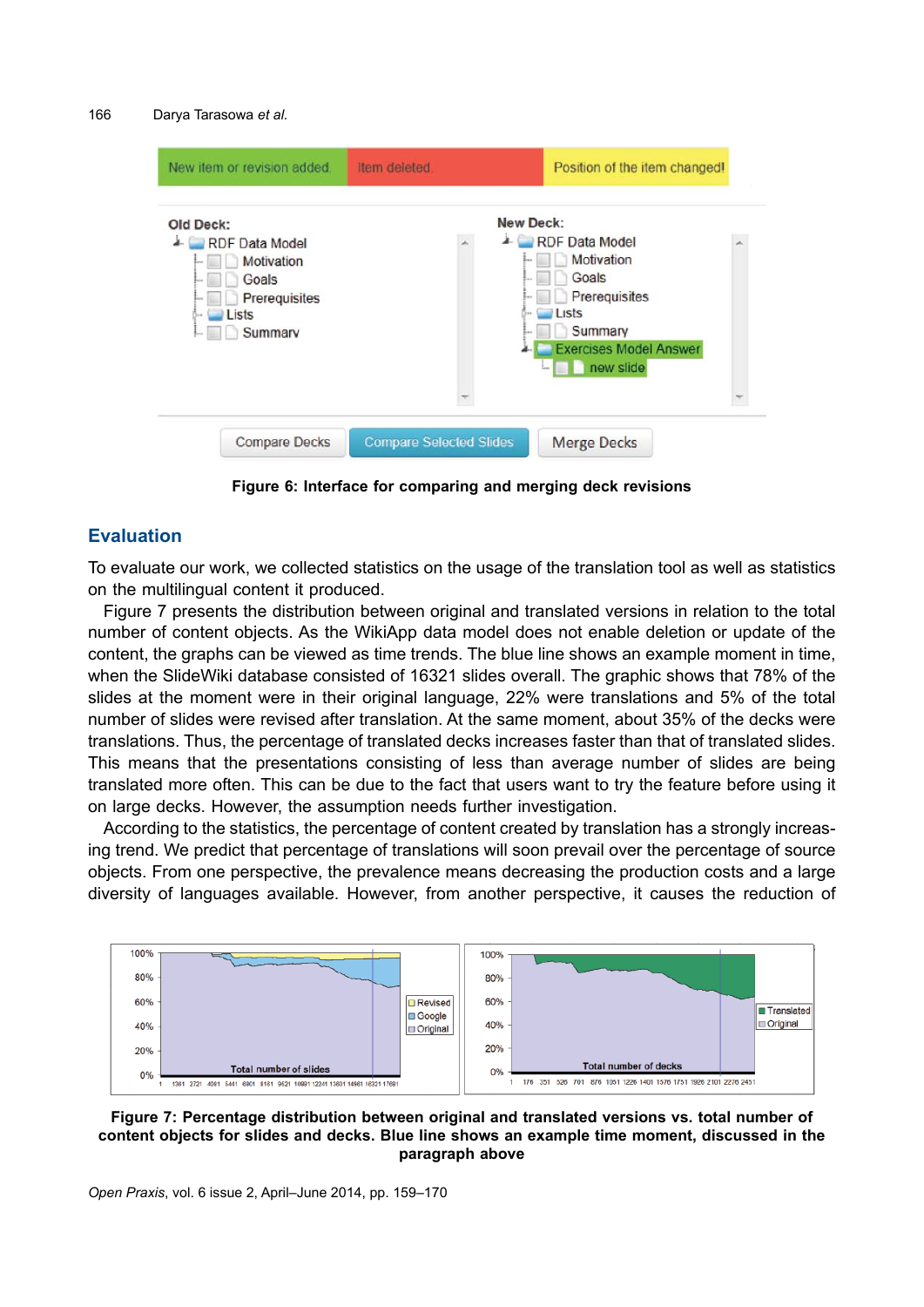



**Figure 8: Distribution of languages for content objects and new visitors**

average content quality, as refining the translation needs time and human resources. This is illustrated by the decreasing percentage of revised slides in comparison with translated ones. The solution is in additional user motivation to put effort in refining the concrete translations according to their knowledge in both domain and languages.

The diagrams on Figure 8 show the language distributions for decks, slides and visitors (according to Google analytics). Only unique visitors are counted. Due to its large percentage, we excluded English language from the resulting diagrams to increase readability. The statistics show the visible correlation between number of content objects available in a concrete language and number of visitors speaking the language (for the most of languages). The results look promising, as they prove the involvement of non- English-speakers into the global e-learning community activity. Especially promising is the fact that more than 13% of overall visitors belong to developing countries and regions (mostly Eastern Europe and Russia, Turkey, Arabic-speaking countries, Thailand). We believe that this percentage will increase with increasing popularity of the source.

### **Related work**

#### *Multilingual content management*

Our work is based on previously done experiments and investigations. The most significant of these are summarized in O'Leary (2008). In particular, we based our work on the results of the experiment described in Nomura *et al. (*2003). This was one of the first studies on multilingual collaboration. The experiment was organized within a multilingual bulletin board system. It was found that machine translations were problematic, impairing communication. As a result, the authors propose to allow multilingual users to modify translated sentences to improve the overall level of the translation.

Modern research on multilingual content managing is mostly aimed to synchronize existing texts using NLP methods. For example, Monz *et al.* (2011) introduce a framework for content synchronization of wikis. However, all automated approaches of content synchronization face an important issue, namely, their application, especially in wikis, results in propagating incorrect statements from one language to all others. We consider this issue to be crucial in the educational domain, as it complicates the removal of outdated concepts from the content. In our semi-automatic approach of slide content synchronization, the incorrect sentences are not propagated between versions, because synchronization for each language has to be triggered and controlled manually. Therefore, outdated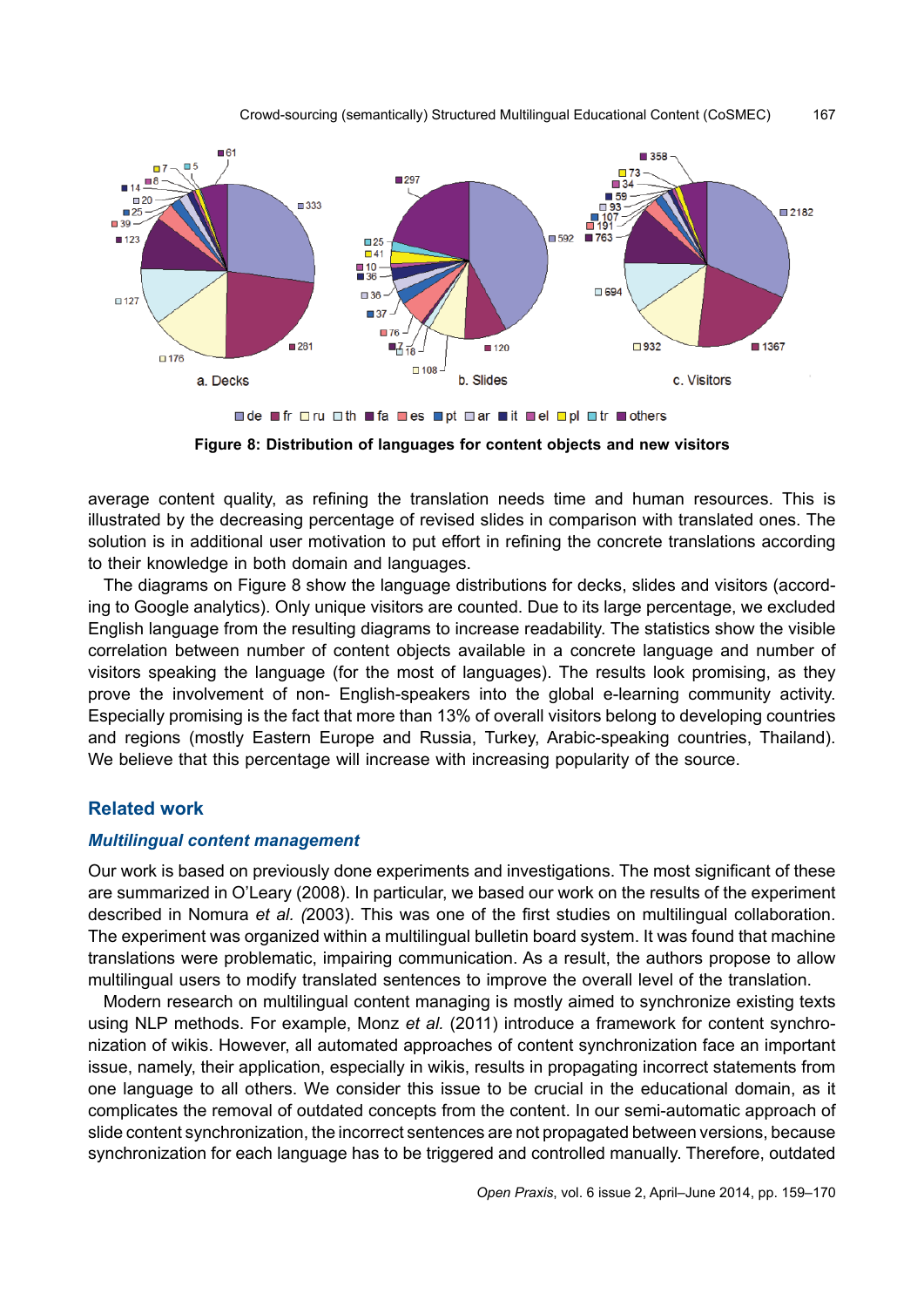concepts in one of the languages will not be accepted by the more advanced in the domain community members from another region.

Another approach, proposed in Negri *et al.* (2011), applies crowd-sourcing techniques to the creation of cross-lingual text entailment corpora. The paper is mainly aimed on improving the quality of translation and does not discuss the challenges of collaborative content authoring. However, we consider the study for future work, as we plan to increase the quality of translation, made by Google Translate Service.

### *Collaborative creation of e-learning content*

The importance of creating reusable and re-purposable e-learning objects is widely accepted by the e-learning community (Devedzic, 2006). However, most of the works address the learning object reuse problem by means of semantic meta-data annotations, content tagging and packaging instead of by creating richly structured, reusable learning objects from the ground. The importance of creating learning objects with reuse already in mind was, for example, stated by Pedreira, Méndez and Martínez (2009, p. 532): "Content (...) should be represented not as an object of study but rather as necessary elements towards a series of objectives that will be discovered in the course of various tests." There are only a few approaches to the direct authoring of reusable content, such as, for example, learning examples creation (Kuo *et al.*, 2008) or semantic structuring and annotation of video fragments (Barriocanal *et al.*, 2011).

We should also mention two Learning Objects Repositories (LORs), that allow to produce structured reusable content. The first of them, Connexions (<http://cnx.org/>), presents the learning material as a combination of paragraphs, of which each could be easily edited or deleted. However, this structuring is done more for comfortable editing and does not have any functional benefits; the paragraphs cannot be reused or annotated independently. Thus, Connexions presents only an improved user interface for wiki-based systems. The second example of structuring, which is closer to our idea, is LeMill [\(http://lemill.net/](http://lemill.net/)). LeMill provides a way of collaborative editing of presentations by implementing presentations as a group of images which can be edited collaboratively. However, to edit a slide, a user has to replace it with another one. Also, it is impossible to have several subgroups of slides within a presentation. Searching through the slides (not presentations) is also not implemented. This means that slides can not be manipulated as independent learning objects.

The CrowdLearn concept differs from the existing approaches for managing e-learning content. It enables the construction of semantically structured learning objects from existing sources by combining, reordering and simple editing.

#### *Wiki-based collaborative knowledge engineering*

The importance of wikis for collaborative knowledge engineering is widely acknowledged. In (Richards, 2009), for example, a knowledge engineering approach which offers wiki-style collaboration is introduced, aiming to facilitate the capture of knowledge-in-action which spans both explicit and implicit knowledge types. The approach extends a combined rule and case-based knowledge acquisition technique, known as Multiple Classification Ripple Down Rules, to allow multiple users to collaboratively view, define and refine a knowledge base over time and space. In a more applied context, Haake, Lukosch and Schümmer (2005) introduce the concept of wiki templates that allow end-users to define the structure and appearance of a wiki page in order to facilitate the authoring of structured wiki pages. Similarly the hybrid wiki approach (Matthes, Neubert & Steinhoff, 2011) aims to solve the problem of using (semi-)structured data in wikis by means of page attributes. In our approach we apply the wiki paradigm to the creation and collaboration around (semi-)structured learning objects.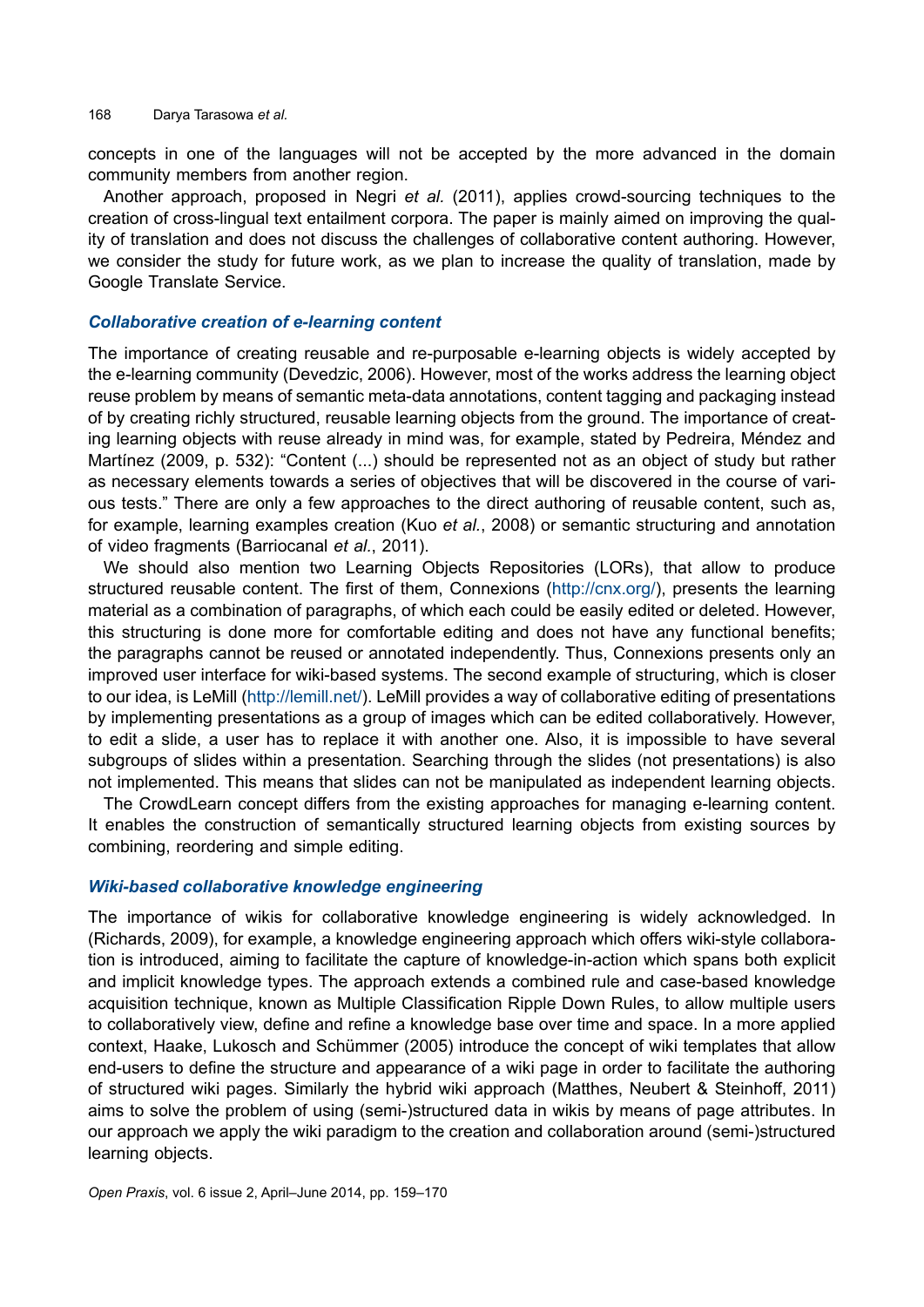# **Conclusions**

In this paper we presented CoSMEC, a concept for organizing collaborative authoring of multilingual educational resources. CoSMEC leverages the conversion of educational resources into multilingual content objects. Versions in different languages are inter-connected and can be semi-automatically synchronized. Our implementation proves the viability of the concept and shows possible directions for further work. For example, the Google Translate API does not allow users to create domain vocabularies or choose the best term like the Google Translate online service. This decreases the quality of the initial translation and can sometimes result in not-understandable content. Another field for future work is matching users with content they might help to translate. Such matching should take into account not only language knowledge, but domain experience and interests of the users as well. This can then motivate users to a higher degree to revise translations and improve the quality of the learning content.

# **Acknowledgment**

This paper was presented at the 2014 OpenCourseWare Consortium Global Conference, held in Ljubljana (Slovenia) in April 23th-25th 2014 ([http://conference.ocwconsortium.org/2014\)](http://conference.ocwconsortium.org/2014/), with whom *Open Praxis* established a partnership. After a pre-selection by the Conference Programme Committee, the paper underwent the usual peer-review process in *Open Praxis*.

# **References**

- ADL (2011a). *SCORM 2004 4th Edition Specification. Technical report*. Retrieved from [http://www.](http://www.adlnet.gov/wp-content/uploads/2011/07/SCORM_2004_4ED_v1_1_Doc_Suite.zip) [adlnet.gov/wp-content/uploads/2011/07/SCORM\\_2004\\_4ED\\_v1\\_1\\_Doc\\_Suite.zip](http://www.adlnet.gov/wp-content/uploads/2011/07/SCORM_2004_4ED_v1_1_Doc_Suite.zip)
- ADL (2011b). *SCORM Users guide for programmers. Technical report*. Retrieved from [http://www.](http://www.adlnet.gov/wp-content/uploads/2011/12/SCORM_Users_Guide_for_Programmers.pdf) [adlnet.gov/wp-content/uploads/2011/12/SCORM\\_Users\\_Guide\\_for\\_Programmers.pdf](http://www.adlnet.gov/wp-content/uploads/2011/12/SCORM_Users_Guide_for_Programmers.pdf)
- Barriocanal, E. G., Sicilia, M. Á., Alonso, S. S. & Lytras, M. D. (2011). Semantic annotation of video fragments as learning objects. *Interactive Learning Environments*, *19*(1), 25–44. [http://dx.doi.](http://dx.doi.org/10.1080/10494820.2011.528879) [org/10.1080/10494820.2011.528879](http://dx.doi.org/10.1080/10494820.2011.528879)
- Devedzic, V. (2006). *Semantic Web and Education*. Secaucus, NJ, USA: Springer. Retrieved from <http://books.google.de/books?id=Rjdpb5wQu38C>
- Haake, A., Lukosch, S. & Schümmer, T. (2005). Wiki-templates: adding structure support to wikis on demand. *Proceedings of the 2005 International Symposium on Wikis*, 41–51. ACM. [http://](http://dx.doi.org/10.1145/1104973.1104978) [dx.doi.org/10.1145/1104973.1104978](http://dx.doi.org/10.1145/1104973.1104978)
- Kuo, Y. H., Kinshuk, Q. T., Huang, Y. M., Liu, T. C. & Chang, M. (2008). Collaborative creation of authentic examples with location for u-learning. *E-Learning,* 16–20. Retrieved from [http://adapt.](http://adapt.athabascau.ca/publications/papers/el2008_kuo.pdf) [athabascau.ca/publications/papers/el2008\\_kuo.pdf](http://adapt.athabascau.ca/publications/papers/el2008_kuo.pdf)
- Linta, S. R., Khan, R. & Ahmed, F. (2011). *Towards E-Learning Management System Using Semantic Web Technologies: A Great Proposed Model for E-LMS in Semantic Web and a Unique University Namespace "Univ" for Developing This E-Lms.* Germany: LAP Lambert Academic Publishing. Retrieved from <http://dl.acm.org/citation.cfm?id=2132641>
- Matthes, F., Neubert, C. & Steinhoff, A. (2011). Hybrid wikis: Empowering users to collaboratively structure information. *ICSOFT*, 250–259. Retrieved from [https://wwwmatthes.in.tum.de/file/](https://wwwmatthes.in.tum.de/file/1cpkdmgrqgul6/sebis Public Website/_/Ma11a - Hybrid Wikis -  Empowering Users to Collaboratively Structure.../Ma11a.pdf) [1cpkdmgrqgul6/sebis%20Public%20Website/\\_/Ma11a%20-%20Hybrid%20Wikis%20-%20%20](https://wwwmatthes.in.tum.de/file/1cpkdmgrqgul6/sebis Public Website/_/Ma11a - Hybrid Wikis -  Empowering Users to Collaboratively Structure.../Ma11a.pdf) [Empowering%20Users%20to%20Collaboratively%20Structure.../Ma11a.pdf](https://wwwmatthes.in.tum.de/file/1cpkdmgrqgul6/sebis Public Website/_/Ma11a - Hybrid Wikis -  Empowering Users to Collaboratively Structure.../Ma11a.pdf)
- Monz, C., Nastase, V., Negri, M., Fahrni, A., Mehdad, Y. & Strube, M. (2011). Cosyne: a framework for multilingual content synchronization of wikis. *Proceedings of the 7th International Symposium on Wikis and Open Collaboration*, 217–218. <http://dx.doi.org/10.1145/2038558.2038601>